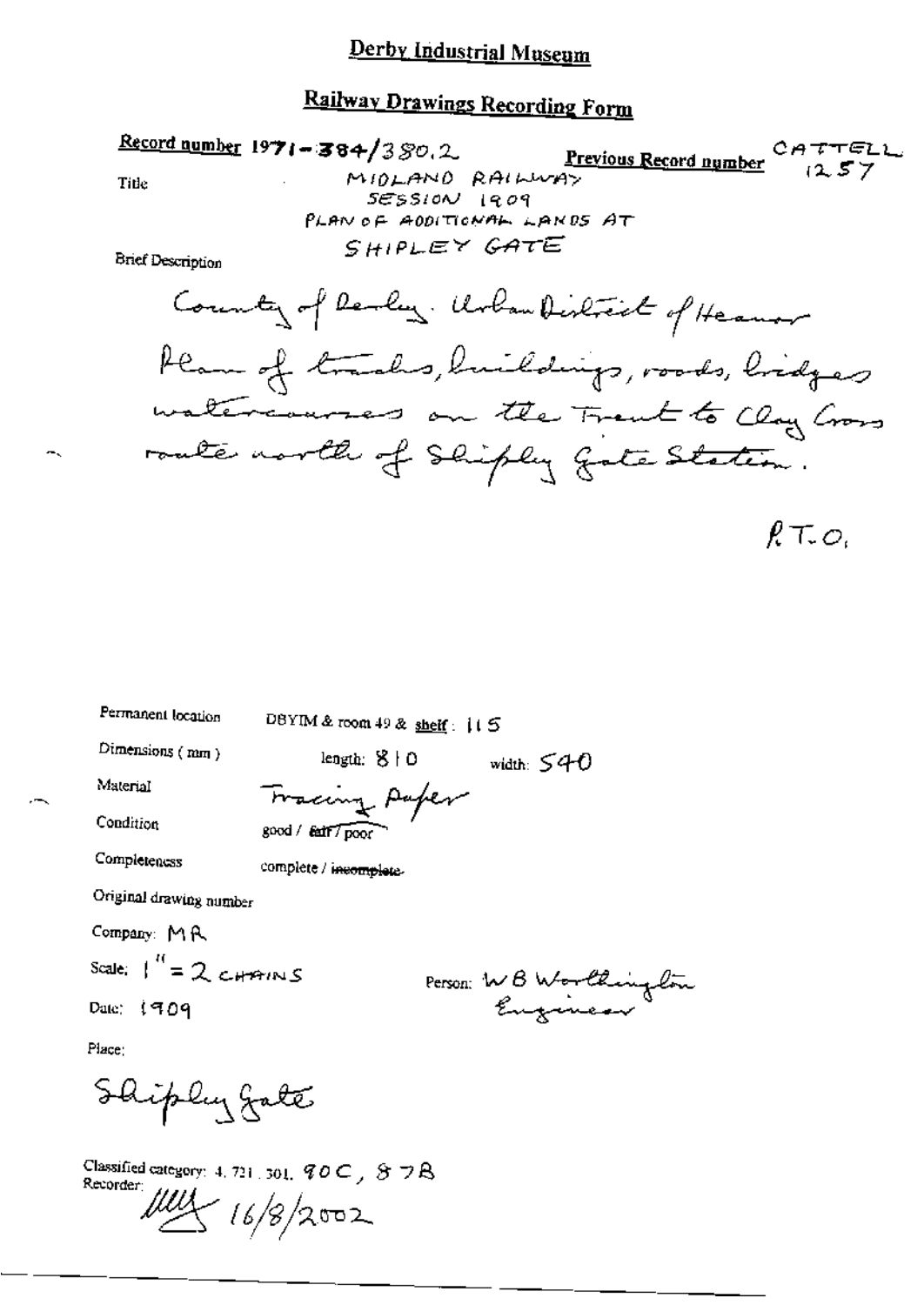#### Derby Industrial Museum

## Railway Drawings Recording Form

Record number 197

$$
1-384/380.1
$$
  
\nSH)  $0.67 + 0.67$   
\n $5 + 10$   $1268$ 

Title

**Brief Description** 

County of Derly Composite plan of area to north Shipley gate Station with parcal of land, infinity, covering Wrights gas Plant Works. Plan rhowing tracks, buildings, roads, watercourses, boundaries

 $P.T.o$ 

Permanent location

DBYIM & room 49 & shelf: 115

Dimensions  $(mn)$ 

Material

Condition

Paper good / fair / poor-

Completeness

complete / incomplete Original drawing number  $\int$   $\mathcal{O}$ 

Company:

Scale:  $1^{H} = 2$  CHAIN

Person:

length:  $775$  width:  $445$ 

Date:  $5 - 1907$ 

Place:

Shipley Gate  $49\frac{1}{3} \mu \rho$ 

Classified category: 4, 721, 301, 90C g78 Recorder:  $\mu_{\phi}$ 2/8/2002